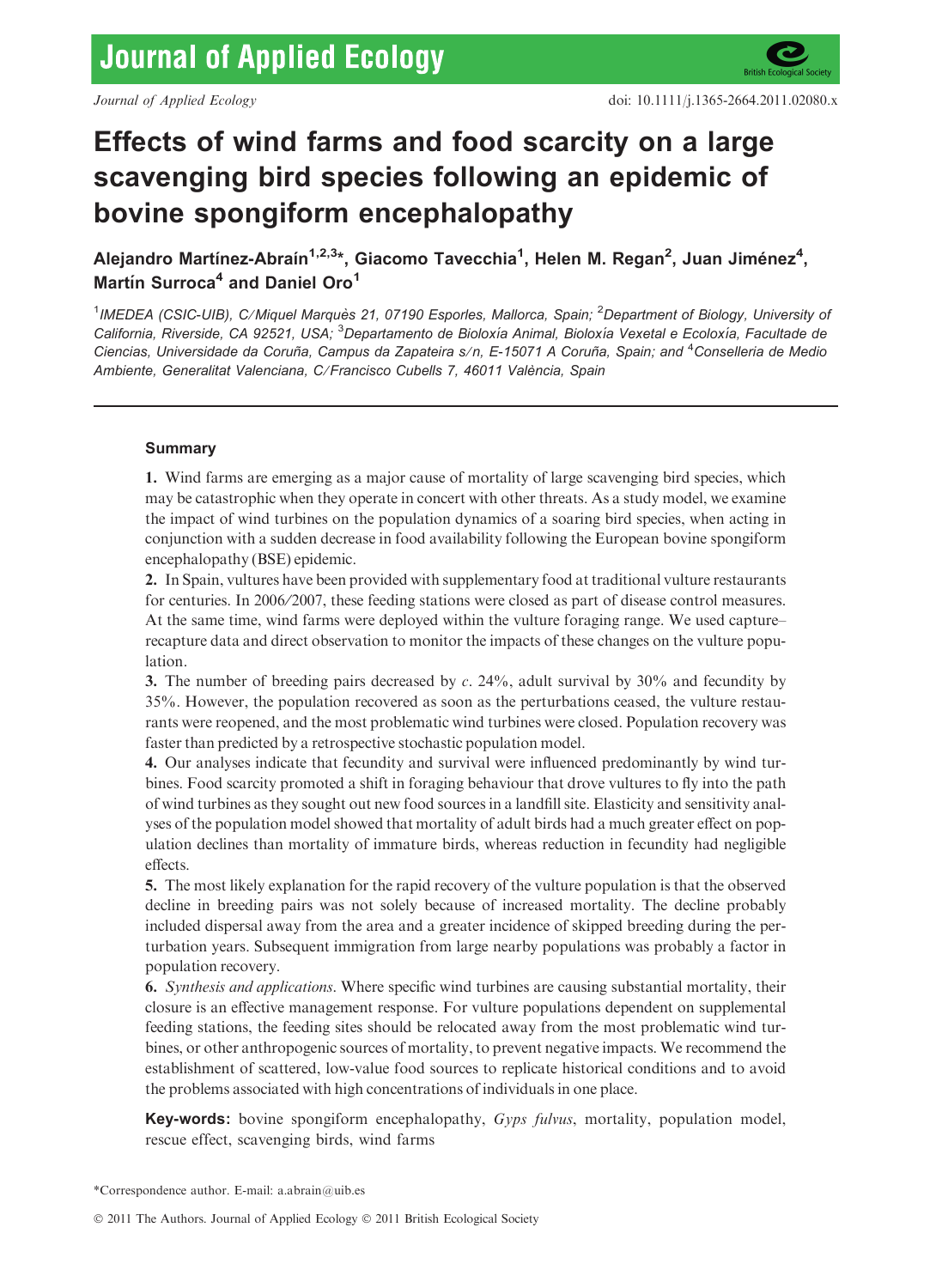## Introduction

Subsidising wild animal populations, either unintentionally or as part of conservation management, is known to have profound effects on the population dynamics of many species (Gomper & Vanak 2008; Robb et al. 2008). While supplemental feeding can increase survival of highly threatened populations, and thus maintain population viability, it can also inevitably create dependence. A sudden discontinuation of supplementary feeding can have unexpected cascading effects on populations and communities (Votier et al. 2004). This is especially true for scavenging species, for example, gulls, shearwaters or vultures, whose diets incorporate supplementary food in substantial proportions (Martínez-Abraín, Maestre  $\&$ Oro 2002; Oro et al. 2008). The effects of food cessation can be particularly severe for species under pressure from anthropogenic sources of mortality.

The risk of death from collision with wind farm turbine blades has increased in recent years (e.g. Lucas, Janns & Ferrer 2007; Martínez-Abraín et al. 2009). From 2005 to 2009, installations of wind farms increased by 45% and 74% in the European Union and the United States, respectively (Lucas, Janns & Ferrer 2007), because wind farms are considered an environmentally friendly alternative energy source (Kuvlesky et al. 2007; but see Carrete et al. 2009). However, wind farms are reported to cause mortality in many flying animal species (Langston & Pullan 2003; Barrios & Rodríguez 2004; Sterner, Orloff & Spiegel 2007). Preliminary studies indicate that wind turbines can reduce the abundance of many bird species, particularly ducks, waders, songbirds and raptors (Stewart, Pullin & Coles 2007). Wind farms can also impede migratory birds if they are located in key flyways (Larsen & Guillemette 2007; Tellería 2009a), and they can force local populations to disperse (Madders & Whitfield 2006; Farfán et al. 2009). Wind farms are usually located in windy areas, often coinciding with colonies of scavenging raptors (Tellería 2009b) that use the same wind currents to maximise gliding efficiency.

Previous research on the impacts of wind farms on birds has been limited to recording species found dead under turbine blades. For example, thirty-eight unpublished reports and papers, cited in Sterner, Orloff & Spiegel (2007), recorded bird mortality caused by wind farms in the United States and Europe but did not provide any analysis of the effects of such mortality on population dynamics, nor did they consider the impact of wind turbines in the context of other threats. This may be due to the fact that the number of birds at risk is generally unknown and hence the number of dead birds cannot be used to estimate mortality rate. However, many bird species are affected by wind power development, and managers lack sufficient information on which to base risk mitigation measures (Carrete et al. 2010; Janss et al. 2010). For example, in Navarra (northern Spain), Lekuona & Ursúa (2007) reported that c. 50 species of birds are susceptible to collision risk, 13 of them raptors comprising 71% of the casualties recorded.

In this study, we assess the impacts of wind turbines and food availability on a population of Eurasian griffon vultures Gyps fulvus, Hablizl 1783, in Spain as a model species for large scavenging birds. Specifically, we analyse demographic, population-level consequences in the context of wind farm deployment and food scarcity (see García-Ripollés, López-López & García-López 2004). Traditional vulture restaurants have been used in Spain for centuries as ad hoc facilities for the disposal of cattle that have died from natural causes; these facilities rely on the scavenging ecosystem services provided by wild vultures. Following the 2001 European bovine spongiform encephalopathy (BSE) epidemic, the provision of vulture restaurants with livestock carcasses was temporarily banned to reduce the risk of disease spreading (Camiña & Montelio 2006; Donázar et al. 2009).

Griffon vultures are long-lived species with delayed maturity and a low reproductive output per season (Sarrazin & Legendre 2000), making populations especially vulnerable to high adult mortality following environmental and anthropogenic perturbations (Reed et al. 2003; Drewitt & Langston 2006). Both wind farms and supplemental feeding can have complex consequences if the placement or closure of vulture restaurants alters the spatial patterns of movement such that vultures are rendered more vulnerable to wind turbines. Here, we distinguish the effects of wind turbines and food scarcity on the fecundity and survival of vultures, and we examine how stagespecific population parameters drive population dynamics.

# Material and methods

## STUDY POPULATION

The study population is located in eastern Spain within the province of Castellón; this population was almost driven to extirpation during the 1960s, probably due to the widespread use of poison to control mammalian carnivores. Since 1995, exhaustive government-funded monitoring of colonies has been conducted during the incubation and fledging periods. In 2009, vulture colonies in the province of Castellón occupied a surface area (calculated as a Minimum Convex Polygon) of 3166 km2 . The main feeding grounds of the study population were located in the neighbouring province of Teruel, where vulture restaurants continued to operate throughout 2006. Traditional vulture restaurants in Castellón were closed from April 2006 to October 2007 following European regulations in response to the BSE epidemic (Camiña & Montelío 2006; Donázar et al. 2009). A subset of vulture feeding stations (i.e. a type of vulture restaurant set-up specifically for conservation purposes by the environmental authorities) reopened in late 2007. The temporary loss of supplementary food affected the 2006 and 2007 breeding seasons (Table 1). Currently (2010), there are four large vulture restaurants in the area and nine more in the neighbouring province of Teruel, which are used heavily by the vultures.

Wind turbine deployment began in the northern part of the vulture range in September 2006, affecting the 2007 and 2008 breeding seasons (Table 1). Wind turbines were operative until May 2008, when 50 turbines (of 260) were closed because they had been identified as the cause of high vulture mortality (Table 1).

# CAPTURE–RECAPTURE TO ESTIMATE SURVIVAL

Vultures were trapped each year from September to December in 2005–2009, using a large cage placed at one vulture restaurant that was operated remotely. Vultures were aged based on their plumage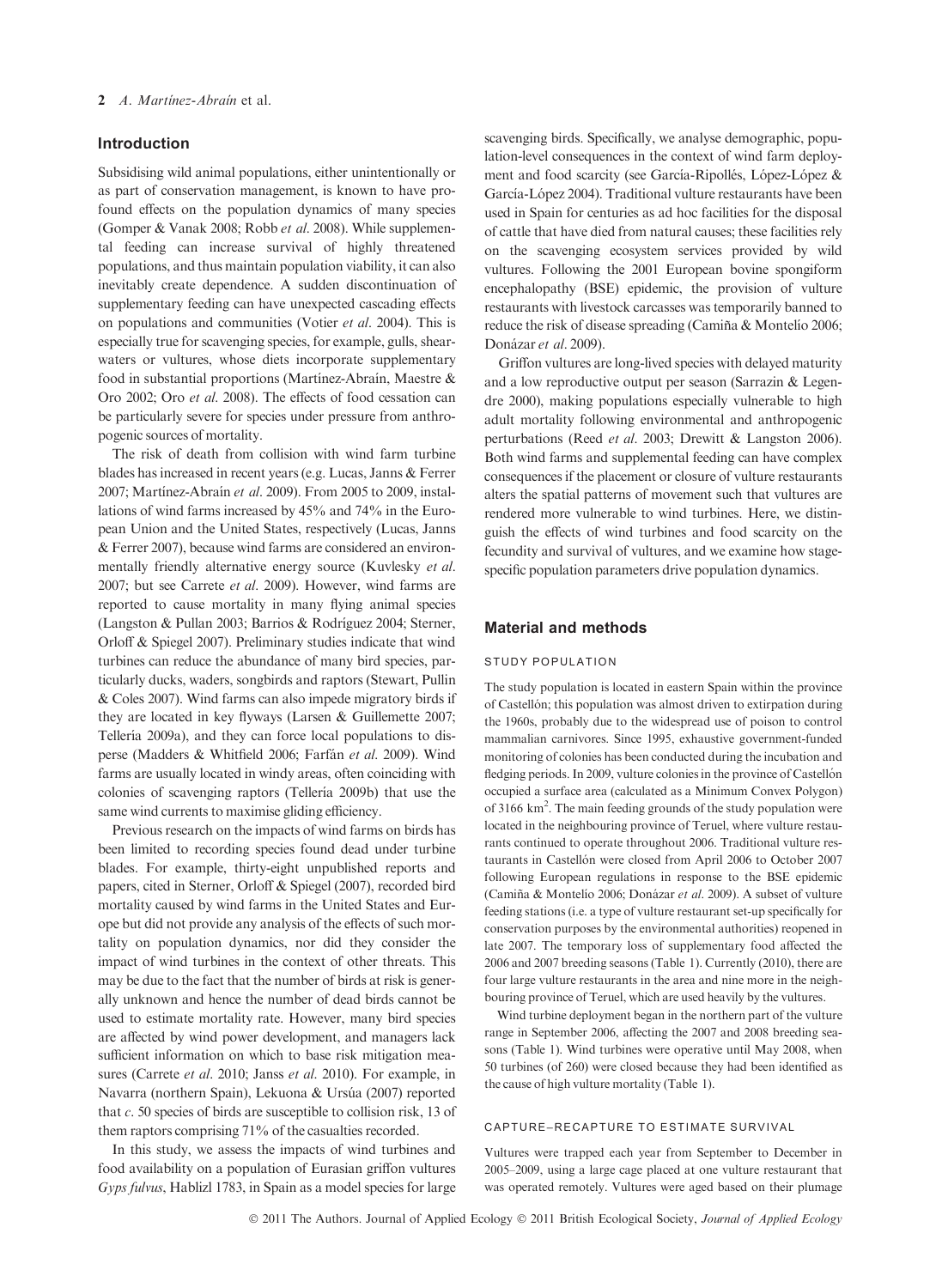Table 1. Annual calendar showing the state of major vulture restaurants and wind farms causing the bulk of mortality in the study area. The year runs from June to June to show the breeding (January–June) and post-breeding (June–December) periods. Before 2005, restaurants were open and windfarms were not yet deployed

|                                              | $2005 - 2006$    |                         | 2006–2007        |                       | 2007-2008      |                     | 2008-2009        |                       |
|----------------------------------------------|------------------|-------------------------|------------------|-----------------------|----------------|---------------------|------------------|-----------------------|
|                                              | June–Dec         | $Jan$ -June             | June–Dec         | $Jan$ -June           | $June-Dec$     | Jan-June            | June–Dec         | Jan-June              |
| Restaurants<br>Wind farms<br>Breeding period | Open<br>Inactive | Closed<br>Inactive<br>Х | Closed<br>Active | Closed<br>Active<br>X | Open<br>Active | Open<br>Active<br>Х | Open<br>Inactive | Open<br>Inactive<br>Х |

and marked with a Darvic leg ring with an alphanumeric code. Because of the low number of sub-adults captured, only birds with adult plumage were included in the survival analysis  $(n = 422)$ . Resighting of marked birds predominantly occurred at feeding and nesting sites between September and December. In total, 1195 resightings of adult vultures occurred from 2006 to 2009, corresponding to 557 individual resightings. Examination of dead vultures sent to rehabilitation centres because of collision with turbines revealed that 70% were adults and 30% were immature birds (data up to May 2009). As a direct estimate of mortality was only obtained for adults from the capture–recapture data, we reduced the survival rate of immature age classes to half that estimated for adults (i.e. whereas during 2007 and 2008 adult survival rate was reduced by 30%, the survival rate for other stages was reduced by only 15%).

Adult local survival was estimated from presence–absence data of marked individuals using a standard Cormack–Jolly–Seber (CJS) capture–recapture model, with survival and recapture probabilities varying with time ( $\phi_t$  and  $p_t$ , respectively, see Lebreton *et al.* 1992) using the program M-SURGE (Choquet et al. 2004). We used the Akaike Information Criterion corrected for small sample size for model selection [AICc = AIC +  $(2K(K + 1))/(n - K - 1)$  where AIC = model deviance  $+ 2K$ , K is the number of identifiable parameters in the model, and  $n$  is the sample size; Burnham  $\&$  Anderson 2002; ]. We used a conservative threshold  $\triangle AICc$  score ( $\geq 4.0$ ) to distinguish between two statistically equivalent models (Burnham & Anderson 2002). A goodness-of-fit test was performed to assess the fit of the general CJS model using the program U-CARE (Choquet et al. 2009). As the goodness-of-fit test failed to show any statistically significant deviation of the CJS model to data, we did not correct for overdispersion. The effort of resighting vultures, measured as the number of days of fieldwork out of each year (and denoted in the models by 'e', Table 3), was used to model the resighting probability.

We ran several capture–recapture models to test biological hypotheses about the two potential mortality factors: wind farms and restaurant closure. As these two factors affected different years (see Table 1), we could test for the relative importance of each factor as well as possible synergistic effects of both types of perturbations (see Fig. 1). The hypotheses considered were  $(wI)$  as follows: survival decreased only when wind farms were in operation  $(2007–2008)$ ;  $(w2)$ survival decreased when wind farms were in operation but particularly during their first year of operation (2007) because in subsequent years some vultures learned to avoid turbines (2008) (personal observations, see also Mateos 2009); (r) survival decreased only in the first two years (2006–2007) when vulture restaurants were closed;  $(r*w1)$ there was a statistical interaction between the effects of restaurant closure (2006–2007) and wind farm operation in years 2007 and 2008, so that mortality differed between the periods when wind farms were operating and restaurants were closed and when wind farms were active but restaurants were open;  $(t)$  survival rates vary with time without a clear influence of mortality factors (only one of the possible relationships is shown in Fig. 1); and (constant) survival probability did not vary with time (noted by  $\cdot$  in the models, see Table 3).

# DISENTANGLING THE EFFECTS OF WIND TURBINES AND FOOD SCARCITY ON FECUNDITY

To separate out the effects of wind farms and food scarcity on fecundity, we contrasted several biological hypotheses using general linear models (with the identity link, assuming that sample data on fecundity came from a normally distributed population) and compared and selected models by means of theoretical information criteria (Akaike Information Criterion). To account for the possible decrease in fecundity because of density dependence (see 'Population model'), we included the number of breeding pairs ('density') in all our models as a covariate. The possible synergistic effects of food scarcity and wind farm activity on fecundity were tested by including a model with an interaction term between both variables. Food scarcity and wind farm activity were considered as factors with values 0 and 1 corresponding to their state in each of the eight semesters considered (see Table 1). Finally, we assumed that the closure of vulture restaurants could affect subsequent reproduction in the period January–June 2007 only (Donázar, Margalida & Campión 2009).

#### POPULATION MODEL

We assumed an age-structured population model to simulate the growth of the population. Our model consisted of four age classes (0–1 years, 1–2 years, 2–3 years and 4 years or older), after Sarrazin & Legendre (2000). Sexual maturity in griffon vultures can be achieved in 3–11% of the population even before birds achieve full adult plumage after 5–6 years of age (Blanco  $&$  Martinez 1996; Blanco, Martínez & Traverso 1997). Hence, only the composite age class  $(4 + \text{years})$  can reproduce. The data from 1995 to 2006 (i.e. before anthropogenic perturbations) indicated that density dependence was operating because fecundity decreased as population abundance increased with time (Figs 2 and 4). Our model is used to shed light on mechanisms by recreating observed population dynamics, so we used an explicit multiplier in each year that reduced fecundities to those observed (Fig. 4) as population size increased (Fig. 2). As we did not observe any equilibrium population level in the data, we did not assume a carrying capacity. Rather, the fecundity was decreased to match observed fecundities over the time period of observed increases in population abundance (Figs 2 and 4).

While the matrix model was parameterised with empirical fecundity data for the entire study period, the adult survival probabilities were estimated from the capture–recapture data from 2006 onwards (Table 2). In this way, local mortality and possible fecundity decreases caused by density dependence, wind turbines and food scarcity were taken into account (Fernández, Azkona & Donázar 1996). Adult survival prior to the onset of perturbations was assumed to be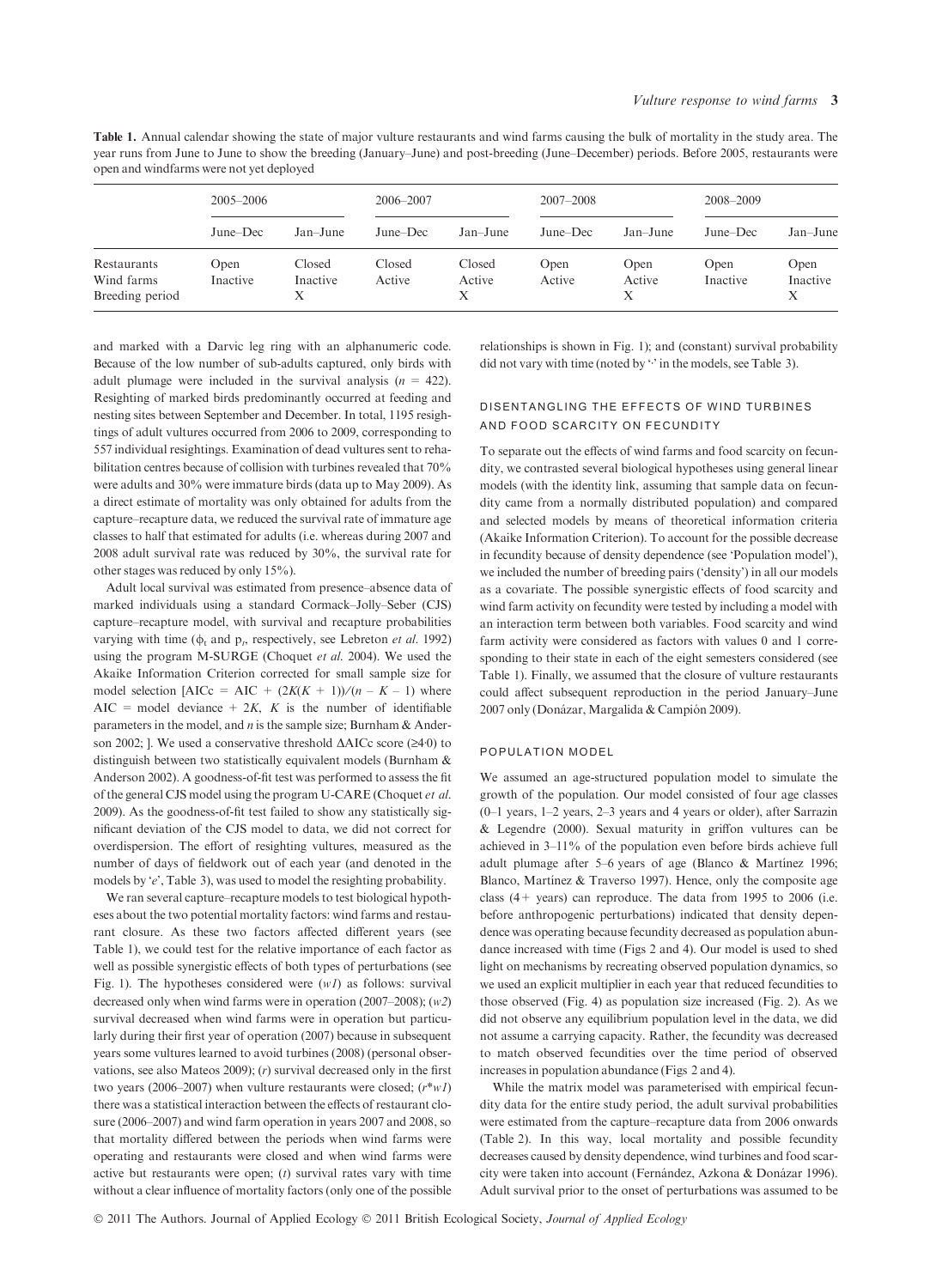## 4 A. Martínez-Abraín et al.



Fig. 1. Graphical representation of hypotheses tested to explain changes in annual survival of vultures from 2006 to 2009 depending on the mortality factors involved (wind farms 'w', restaurants 'r' and time 't'; see also Table 1). Maximum values in each panel represent the survival values for the species in the absence of additive mortality.



Fig. 2. The number of griffon vulture colonies (solid line) and breeding pairs (dashed line) observed in the study area during the last 25 years (censuses of population density were carried out from 1991).

equal to the survival rate for the first year of the perturbation period (i.e. 2006) when food was already scarce but wind turbines were not operating yet (Tables 1 and 2). Survival rates for the juvenile and immature birds for both periods were taken from Sarrazin et al. (1994) and Sarrazin & Legendre (2000), and the proportion of breeders was obtained from López-López, García-Ripollés & Verdejo (2004) for the study population. In our pre-breeding matrix model, we assumed that fledgling survival  $(S_0)$  was not affected by the human impacts because fledglings tend to disperse far from their natal places (Bildstein et al. 2009). Note that this assumption is conservative with respect to the impact of human perturbation on population dynamics.

The model was constructed in RAMAS® Metapop 5.0 (Akçakaya & Root 2005) and run 1000 times for a 15-year period. Deterministic

© 2011 The Authors. Journal of Applied Ecology © 2011 British Ecological Society, Journal of Applied Ecology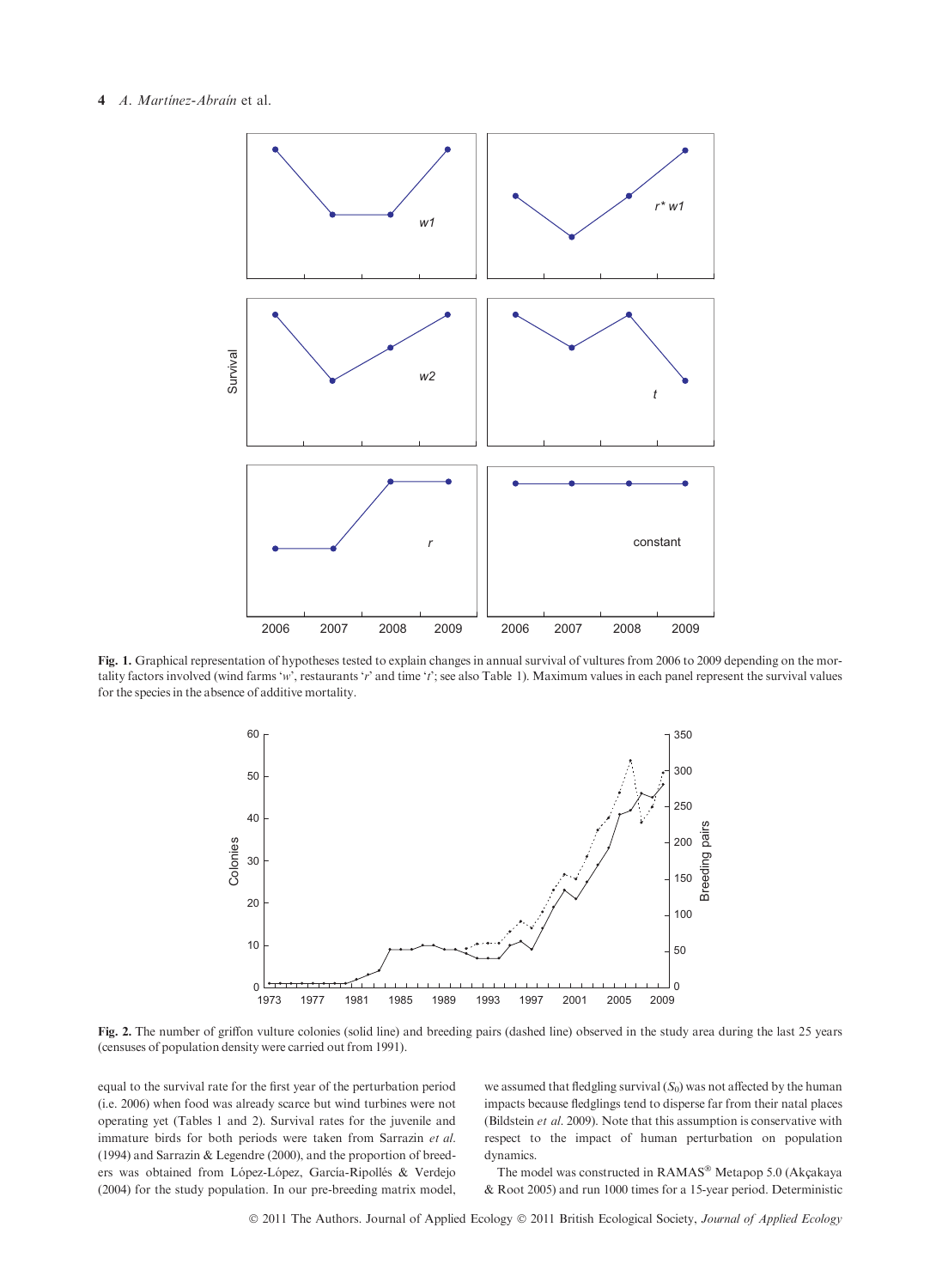| <b>Table 2.</b> Mean parameter values used in the population model with time-dependent survival $(S_i \pm SE)$ and time-dependent fecundity. For    |  |  |  |  |  |  |  |
|-----------------------------------------------------------------------------------------------------------------------------------------------------|--|--|--|--|--|--|--|
| simplicity, fertility values shown for the pre-crisis (1995–2005) and crisis (2006–2009) periods are the arithmetic means (and standard deviations) |  |  |  |  |  |  |  |

| Period        | $S_0$             | $S_1$              | $S_2$              | S <sub>3</sub>     | $S_4$             | Fertility       |
|---------------|-------------------|--------------------|--------------------|--------------------|-------------------|-----------------|
| 1995–2005     | $0.858 \pm 0.039$ | $0.858 \pm 0.039$  | $0.858 \pm 0.039$  | $0.987 \pm 0.006$  | $0.939 \pm 0.026$ | $0.80 \pm 0.02$ |
| $2005 - 2006$ | $0.858 \pm 0.039$ | $0.858 \pm 0.039$  | $0.858 \pm 0.039$  | $0.987 \pm 0.006$  | $0.939 \pm 0.026$ | $0.61 \pm 0.07$ |
| 2006-2007     | $0.858 \pm 0.039$ | $0.7293 \pm 0.039$ | $0.7293 \pm 0.039$ | $0.8393 \pm 0.006$ | $0.656 \pm 0.037$ | $0.61 \pm 0.07$ |
| $2007 - 2008$ | $0.858 \pm 0.039$ | $0.7293 \pm 0.039$ | $0.7293 \pm 0.039$ | $0.8393 \pm 0.006$ | $0.656 \pm 0.037$ | $0.61 \pm 0.07$ |
| 2008-2009     | $0.858 \pm 0.039$ | $0.858 \pm 0.039$  | $0.858 \pm 0.039$  | $0.987 \pm 0.006$  | $0.939 \pm 0.026$ | $0.61 \pm 0.07$ |

declines and increases were applied via multiplication factors to reflect the observed reductions in survival and fecundity rates during the perturbation period (Table 2). We did not include demographic stochasticity because the population was rapidly increasing and was not expected to be affected by small population size, but we included environmental stochasticity in all vital rates. To simulate environmental stochasticity, survival rates and fecundities were randomly selected at each population run from a log-normal distribution, with means and standard deviations estimated as described later and reported in Table 2.

Standard deviations were estimated using the variance of the survival estimates from our survival analyses for the adult age class and from Sarrazin et al. (1994) for the other age classes. Although these variance estimates came from other populations, they are plausible for this species because long-lived survival is a conservative life-history trait and adult survival (which was estimated here from empirical data) is the most sensitive parameter for those species. We computed fecundity (F) as  $F = SR \times S_0 \times P \times Fe$ , where SR is the proportion of female fledglings (here assumed to be  $0.5$ ),  $P$  is the proportion of breeders (0.8),  $S_0$  is the first-year survival rate (0.858  $\pm$  0.039), and Fe is the fertility (i.e. number of fledglings per breeding pair for the pre-crisis period, 1995–2005, Table 2). Standard deviations for fecundity were assigned as  $0.02$  during the period before the perturbations and 0<sup>.07</sup> thereafter (Table 2), based on available standard deviations for  $Fe$  and  $S_0$ . While these standard deviations are most likely to be underestimates, they reflect relative differences in variability in the fecundities of pre- and post-perturbation periods for comparison.

The stable-age distribution was used to distribute the initial population sizes across age classes. Because only the number of adult breeding females was available in 1995, we used this number (77 breeding pairs) for the initial number of breeding females and set the initial population size in the remaining age classes accordingly.

The final output of our models was summary trajectories with 95% confidence intervals and annual stochastic population growth rates with 95% confidence intervals. Annual stochastic lambdas were calculated in a separate model in  $R$  (http://www.r-project.org/) by projecting the population for 15 years, for 1000 replications. Values in the vital rates matrix were randomly drawn from a log-normal distribution for each parameter, as described earlier, to estimate population size under environmental variation in each time step and replication. Population growth rates were then calculated for each time step in each replication, following the procedure described in Morris & Doak (2002) and averaged (with standard errors) across replications.

# Results

#### SURVIVAL PROBABILITY ANALYSIS

The goodness-of-fit test failed to show a statistically significant departure of the CJS model to the data  $(\chi^2_8 = 6.048,$  $P = 0.642$ ). Models with a temporally varying resighting probability performed better than models with a constant resighting probability (for instance model 7 performed better than model 9, see Table 3). Including the effort in resighting probabilities reduced the number of parameters and allowed estimation of the survival parameter for the last interval (2008–2009), which cannot be calculated from the last parameter of recapture in the CJS models. Furthermore, the resighting effort explained more variability than the time-dependent model for resighting probabilities (model 5 compared with model 7, Table 3). Although the constant survival model performed

Table 3. List of models to estimate adult survival of vultures in the study area under the different hypotheses involving the two mortality factors (restaurants and wind farms, see Fig. 2)

| Rank | Model                              | K | Deviance | AICc    | $\triangle AICc$ | Model weight<br>0.504 |  |
|------|------------------------------------|---|----------|---------|------------------|-----------------------|--|
|      | $\Phi_{\omega l}$ , $\mathbf{p}_e$ | 4 | 14.524   | 743.036 | 0.00             |                       |  |
|      | $\phi_{\omega^2}$ , $p_e$          |   | 14.462   | 745.024 | 1.99             | 0.186                 |  |
| 3    | $\Phi_{\omega l}$ , $p_l$          | 6 | 13.876   | 746.497 | 3.46             | 0.089                 |  |
| 4    | $\phi$ ., $p_t$                    |   | 16.307   | 746.869 | 3.83             | 0.074                 |  |
|      | $\Phi_t$ , $p_e$                   | 6 | 14.462   | 747.084 | 4.05             | 0.067                 |  |
| 6    | $\Phi_{r^* \omega l}$ , $p_e$      | 6 | 14.462   | 747.084 | 4.05             | 0.067                 |  |
|      | $\Phi_t$ , $p_t$                   | 8 | 13.860   | 750.633 | 7.60             | 0.011                 |  |
| 8    | $\Phi_r$ , $p_e$                   | 4 | 27.146   | 755.658 | 12.62            | 0.001                 |  |
| 9    | $\Phi_t$ , p.                      |   | 25.605   | 756.167 | 13.13            | 0.001                 |  |
| 10   | $\varphi$ , p.                     |   | 42.030   | 766.473 | 23.44            | 0.000                 |  |

K, number of estimable parameters.

The best model of the set considered is shown in bold.

© 2011 The Authors. Journal of Applied Ecology © 2011 British Ecological Society, Journal of Applied Ecology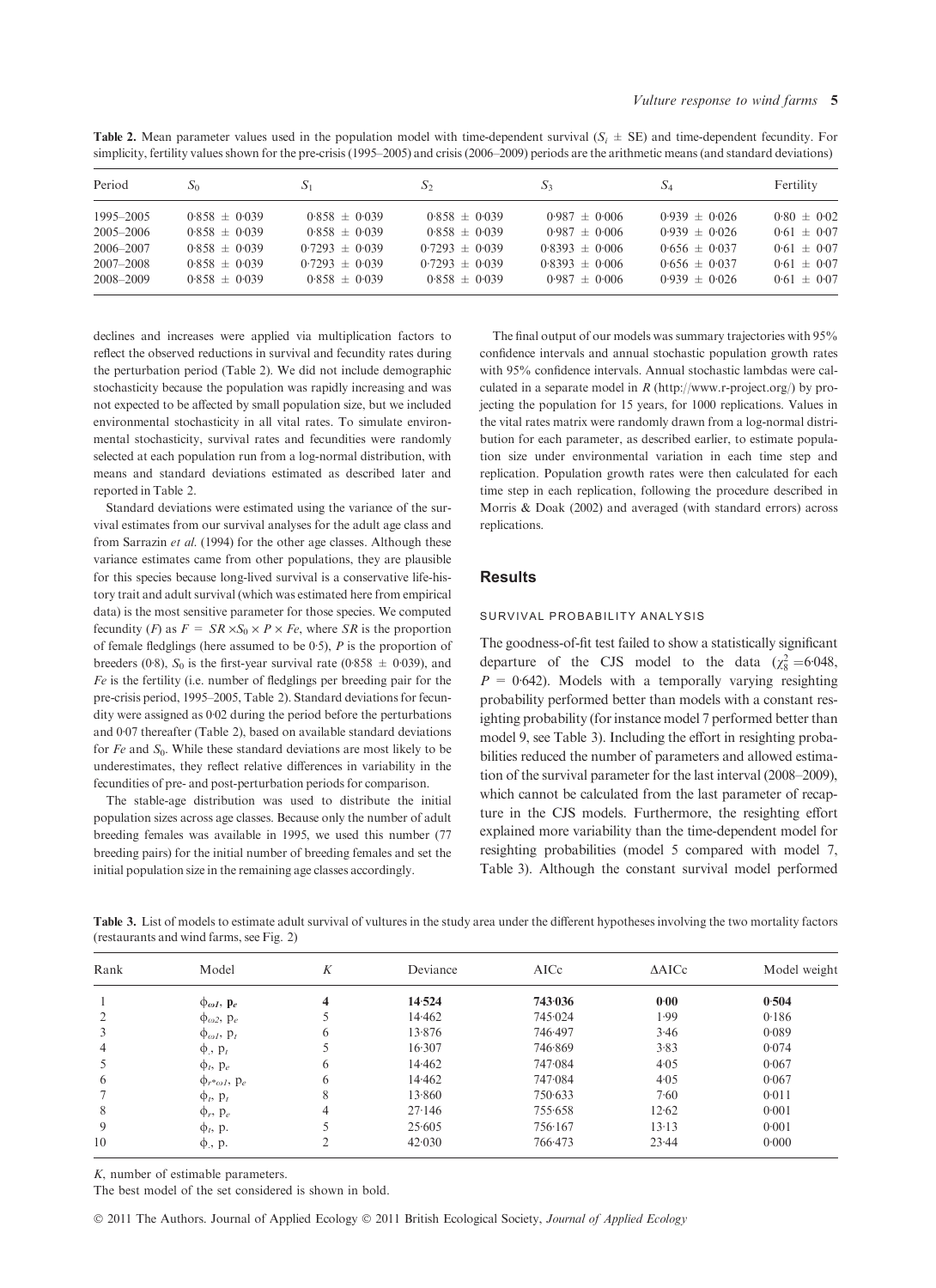## 6 A. Martinez-Abrain et al.

better than the time-dependent survival model (models 4 and 7, respectively), the model with only two survival values (one for the mortality in wind farms and the other under natural conditions, model 1:  $[\phi_{\omega I}, p_e]$ , see Table 3) provided the lowest AICc value. The model with an intermediate survival in the second year affected by wind farm mortality performed well, suggesting some type of behavioural learning to avoid turbines (see Fig. 1, model 2 in Table 3) but did not improve the AICc of model 1, with two survival rates. The hypothesis that the closure of vulture restaurants had an effect on survival was not supported (model 9). A model with a statistical interaction between the presence of wind turbines and lack of restaurants performed poorly (model 6, Table 3). Resighting rates (from the time-dependent model, model 6 in Table 3) ranged from 0.503 (standard error,  $SE = 0.026$ ) to  $0.666$  (SE = 0.028); adult survival was much higher during years without wind turbines  $(0.939, \text{SE} = 0.026)$  than during years with such a perturbation (0.656,  $SE = 0.038$ ) (Table 2). According to model values, adult survival showed a 30% decrease during the population crash period (2006–2008).

# DISENTANGLING THE EFFECTS OF WIND TURBINES AND FOOD SCARCITY ON FECUNDITY AND SURVIVAL

The population recovered from its historical fall by the mid-1980s and began to grow rapidly in the 1990s (Fig. 2). From then on growth was exponential up to 2006, holding  $c$ . 300 breeding pairs in 2009 (Fig. 2). However, in 2007, the number of breeding pairs decreased by  $24·1\%$  compared to the previous year, immediately after the deployment of wind turbines and the closing of traditional vulture restaurants. Faced with food scarcity, vultures unexpectedly began to feed for the first time in a landfill. According to annual monitoring data obtained in the study area, fecundity decreased slightly (2% annual decrease) during the period 1995–2005, but there were two abrupt fecundity reductions of  $12.8\%$  and  $33.3\%$  from 2005 to 2006 and 2005 to 2007, respectively. When disentangling the effects of wind turbines and food scarcity on fecundity, the model with a lower AICc was the one that explained fecundity solely as a function of the presence ⁄ absence of wind farms (Table 4). This is similar to the result obtained when disentangling the effects of food scarcity and wind turbine activity on survival (Table 3). This model was much better than the other models considered in the analysis because it captured most of the Akaike weight  $(0.77)$ . In 2006, when wind farms were not operating but food was scarce, fecundity dropped by 16% in relation to the average of the years without perturbations (0.80 fledglings/pair), whereas in 2008, when wind farms were operating but food became available, the decrease in fecundity was 24%. The greatest decease in fecundity occurred in 2007 when both perturbations were in operation (35% decrease), despite a lower number of breeding pairs than in 2006 and 2008, which should increase the amount of food available per capita. This suggests that the effect of wind farms on fecundity was more pronounced than the effects of food availability.

## POPULATION MODEL

Our simulations faithfully reproduced the observed population growth pattern from the year 1995 to the beginning of the crisis period in 2005 (Fig. 3). During the perturbation years (2006– 2009), the observed and simulated trajectories differ only in 1 year (2008). However, the simulated mean trajectory and its 95% confidence bounds ran below the observed population growth during half of the study period (Fig. 3).

Elasticity analyses showed that the growth rate of the population was most sensitive to changes in adult survival, as found in previous studies of scavenger bird species (see e.g. Mertz 1971; Ferrière et al. 1996). If only adults were killed by wind turbines, then adult survival would need to be  $> 0.78$  (compared with the estimated  $0.939$  in the absence of wind turbine mortality) for the population to have a finite rate of increase of at least 1. If only immature vultures (2-year-old birds) were killed by the wind turbines, their survival could drop to at least  $0.15$  (compared with the estimated value of  $0.858$  in the absence of wind turbine mortality) and still maintain a population finite rate of increase of at least 1. The influence of fecundity on deterministic lambda was negligible, although a steep fecundity decline was observed directly after the perturbations (Fig. 4). It is important to note that these results apply to the deterministic model under an assumption of exponential growth and do not necessarily apply to the real population, although they

Table 4. Comparison and selection of general linear models explaining fecundity as a function of wind power turbine and vulture restaurant activity

| AICc     | Δi       | $W_i$ |
|----------|----------|-------|
| $-40.97$ | 3.12     | 0.16  |
| $-39.11$ | 4.98     | 0.06  |
| $-44.09$ | $\bf{0}$ | 0.77  |
| $-31.66$ | 12.43    | 0.00  |
| $-32.03$ | 12.06    | 0.00  |
|          |          |       |

AICc, Akaike Information Criterion corrected for small sample size; K, number of estimable parameters;  $\Delta_i$ , change in AICc for each model in relation to the model with the lowest AICc value;  $w_i$ , Akaike weight.

The best model is shown in bold. All models included number of pairs ('density') as a covariate to account for a possible density-dependent effect on fecundity.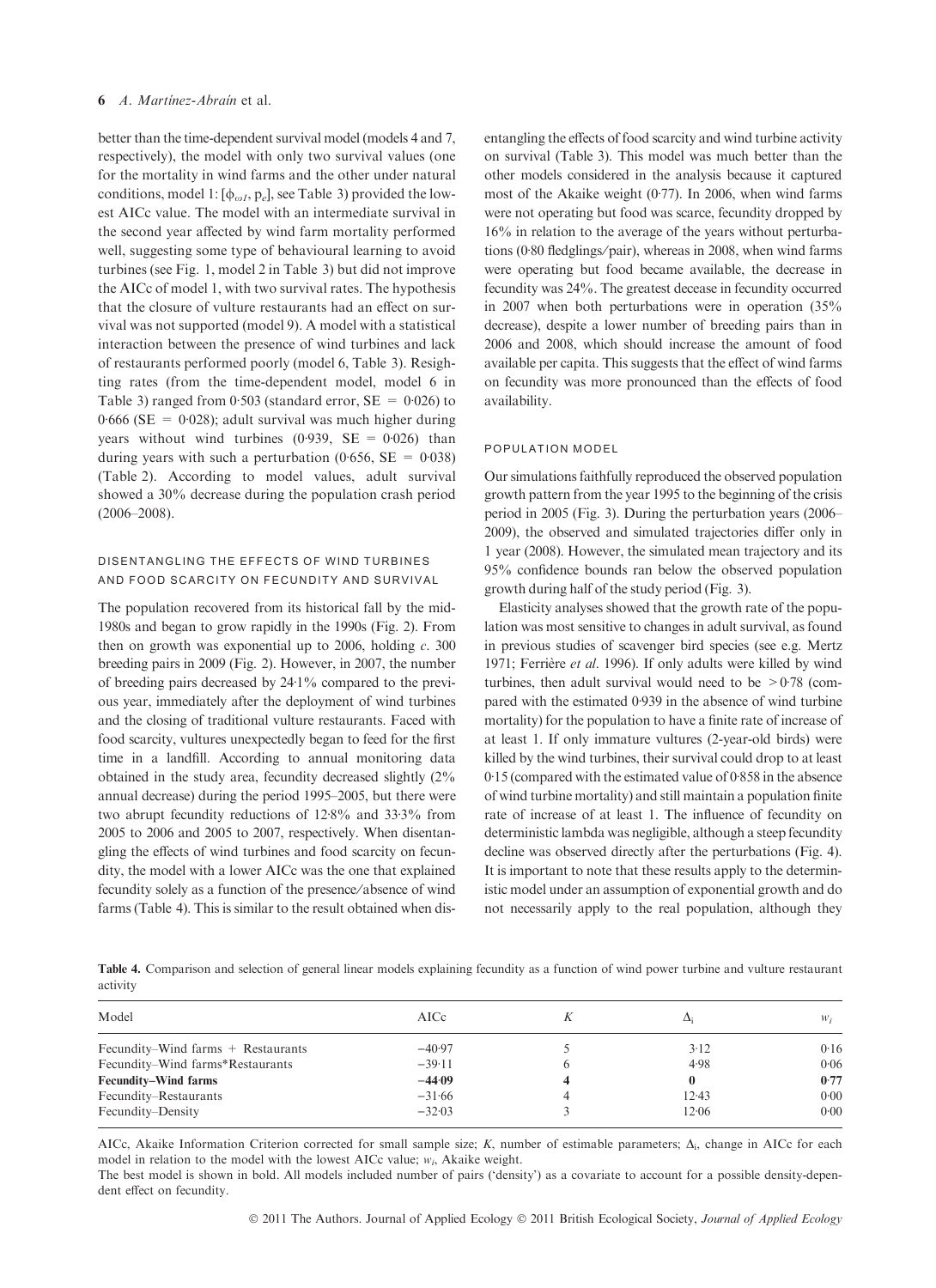



Fig. 3. Time-dependent stochastic model (dotted line) fitted to the observed growth of the griffon vulture population under study (solid line) during 1995–2009. Broken lines are 95% confidence intervals of the mean trajectory of our simulations.



Fig. 4. Changes in fecundity (i.e. breeding success or number of fledglings⁄ pair) observed (solid line) over the last 15 years in the griffon vulture population under study, compared to the expected trend taking into account a density dependence effect on fecundity (dotted line). The vertical line separates the years before and after the anthropogenic perturbations.

provide insight to 'ideal' conditions. The comparison of stochastic lambda (which incorporates both stochasticity and density dependence) with observed lambda showed that the recovery of the population in 2008–2009 (after the end of perturbations) was much faster than expected (Fig. 5).

# **Discussion**

Food scarcity after the BSE crisis triggered a change in the foraging behaviour of vultures. Faced with reduced supply of carcasses, many individuals moved to exploit a garbage dump, another predictable but lower-quality food source, not exploited previously (own data, see Appendix S1 in Supporting Information). The presence of wind turbines on the main flight pathway of vultures to the landfill was the main cause of vulture mortality and was responsible for the observed population crash. Wind farms are increasingly identified as a source of mortality for large soaring bird species world-wide, and griffon vultures are one of the resident species most commonly affected



Fig. 5. Observed growth rate (solid line; mean value and 95% CI) and predicted change in the annual stochastic growth rate of the griffon vulture population (dotted line) comparing the years before (showed only since 2000), during and after the anthropogenic perturbations. The broken line shows the value of  $\lambda = 1$  (population stability).

by collisions with wind turbines in southern Europe (Barrios & Rodríguez 2004, 2007; Lekuona & Ursúa 2007; Lucas et al. 2008), in part because they have been shown to continue using foraging areas despite the presence of wind farms (Madders & Whitfield 2006). The rapid and strong negative demographic impact of vulture mortality is best explained by the sensitivity of the population growth rate to changes in adult survival, as expected for long-lived species (Carrete et al. 2005; Oro et al. 2008). On the contrary, the reduction in observed fecundity was unlikely to have a substantial effect on population growth of vultures (also suggested by elasticity analysis).

The large drop in breeding pair numbers (2006–2008) is most probably explained by dispersal out of the study area after perturbations (see an example in Cam et al. 2004), reproductive skipping of adults (i.e. adults present in the area that do not breed because of the loss of a pair member) faced with a high mortality, a typical adaptation of long-lived species to unpredictable environments (Orzack & Tuljapurkar 1989; Pilastro, Tavecchia & Marin 2003) or a combination of both factors (dispersal and reproductive skipping), in addition to actual mortality. According to life-history theory, long-lived species faced with food scarcity reduce breeding effort before their survival rates decline, because that maximises their lifetime fitness (Aebischer & Wanless 1992; Saether & Bakke 2000). Dispersal probably took place towards the largest and closest colonies (see Le Gouar et al. 2008). Importantly, we found that both fecundity and local adult survival were more severely affected by wind turbine activity than by decreased food availability, and hence, the peak of the population crash occurred when the most problematic wind turbines were active (in 2007 and 2008). The most relevant effect of food scarcity was indirect, driving a change in foraging habits in vultures rendering them more vulnerable to wind turbines. The number of vultures recorded flying over the wind farm close to the landfill increased from only  $c$ . 9 individuals per hour to  $c$ . 51 before and after the food crisis (authors' unpublished data).

The vulture population recovered rapidly once the main threats ceased. As our study population was an open population, immigration might have facilitated a rescue effect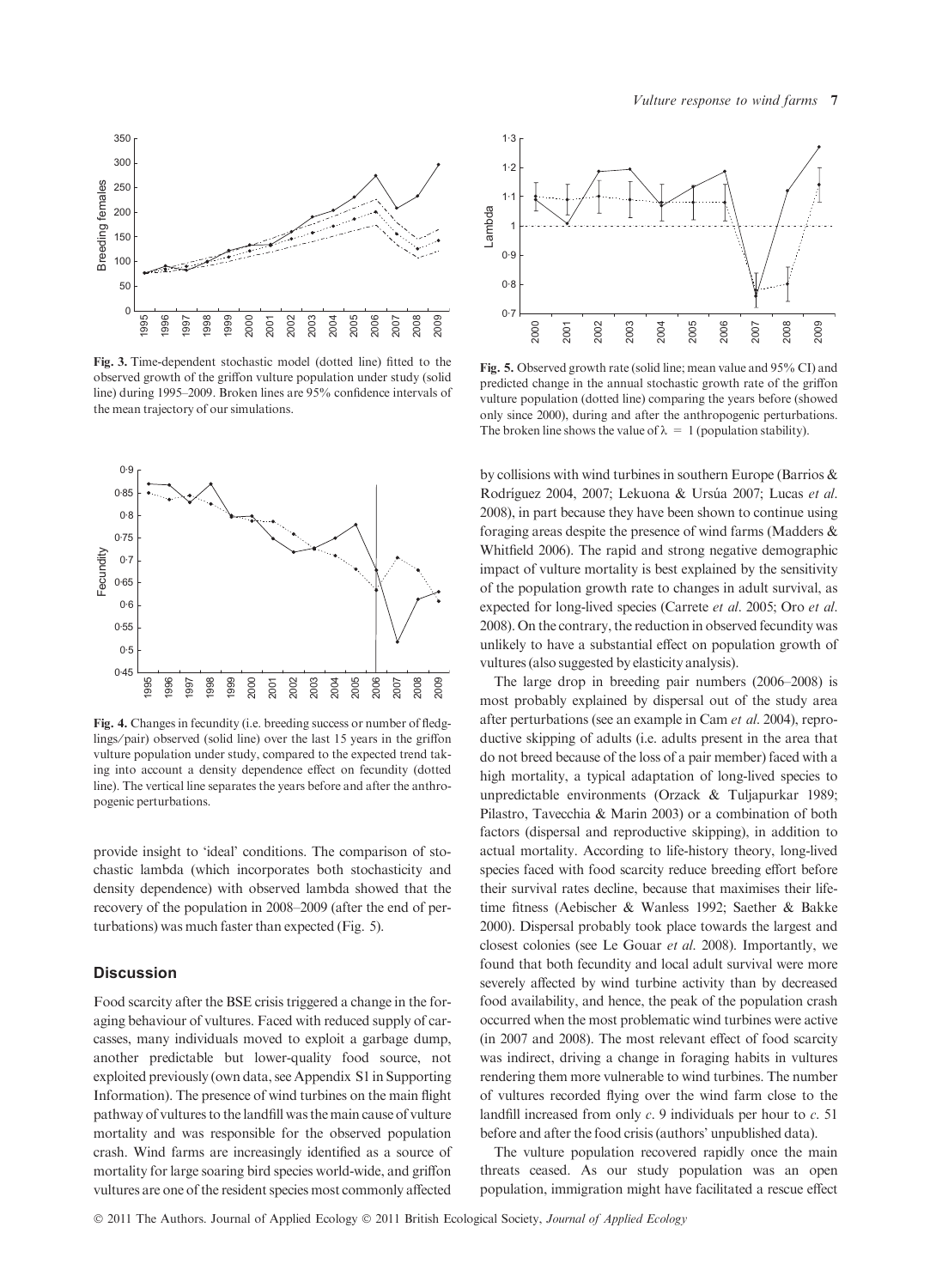## 8 A. Martinez-Abrain et al.

(e.g. Cam et al. 2004). The study population is located in close proximity to the large vulture population of Teruel province, which supports  $21\%$  of the Spanish vulture population; this population has experienced dramatic growth during the last decades ( $\lambda = 2.2$  during the period 1979–2009; see Del Moral & Martı´ 2001 and Del Moral 2009). Hence, the resilience shown by the study vulture population is most probably explained by the combination of an intrinsic factor (reproductive skipping) and an extrinsic factor (immigration), acting as buffering mechanisms against the negative impacts of anthropogenic stressors, as reported for other long-lived species (Klomp & Furness 1992; Oro 2003; Votier et al. 2008).

## MANAGEMENT RECOMMENDATIONS

Vulture mortality from wind farms in the study area continues to be a concern, but it has not directly prevented the recovery of the population. However, if other stressors such as food scarcity coincide with wind farm activity, the latter can threaten a population that is in the exponential growth phase, leading to a decreasing population in the short term. If both factors act synchronously (which can happen whenever food provisioning to vulture restaurants decreases or fails unpredictably), the impact of wind farms can be strong and rapid (Fig. 4). However, in this study, the response of the population to management (halting wind turbines that caused the bulk of mortality and opening new vulture restaurants) was rapid, and vulture population growth immediately reached high lambda values. The cessation of the 50 turbines located close to the landfill resulted in a 50–60% reduction in the number of vultures found dead between June 2008 and January 2010 (G. Valenciana, unpublished data), compared with previous years.

We suggest that the location of vulture restaurants could be changed to alter foraging habits of vultures, thereby reducing mortality from wind farms. This management solution is cheaper and more feasible than closing entire wind farms or closing or removing individual wind turbines, which can incur high economic costs. In addition, the establishment of other scattered food sources would help to avoid the concentration of vultures around vulture restaurants and the complex demographic problems that follow (Bretagnolle et al. 2004; Carrete, Donázar & Margalida 2006a; Carrete et al. 2006b; Oro et al. 2008; Carrete et al. 2009). Vulture restaurants are an inefficient way of promoting population growth (Bretagnolle et al. 2004; Carrete, Donázar & Margalida 2006a) and create undesirable population effects, such as reduced dispersal and the formation of polyandrous trios that ultimately reduce vulture productivity (Carrete et al. 2006b). We suggest that future management should aim to stabilise vulture populations by replicating food sources that mimic historical conditions. This could include making available carcasses from extensive and small-size livestock operations through the establishment of numerous scattered feeding stations supplied with small quantities of food (Cortés-Avizanda, Carrete & Donázar 2010), reproducing the original food unpredictability vultures have evolved with.

## Acknowledgements

We are grateful to Jorge Crespo, Yolanda Orduna, all the members of our group at IMEDEA, and to J.A. Donázar for his comments on an earlier version of the manuscript; the editor and three anonymous referees also improved previous drafts. AMA was supported by a JAE-doc postdoctoral contract from the Spanish Ministry of Science. The Biodiversity Service of Generalitat Valenciana and the Spanish Ministry of Science (grant ref. CGL2009-08298) funded this study.

## References

- Aebischer, N.J. & Wanless, S. (1992) Relationships between colony size, adult non-breeding and environmental conditions for shags Phalacrocorax aristotelis on the Isle of May, Scotland. Bird Study, 39, 43–52.
- Akçakaya, H.R. & Root, W. (2005) RAMAS Metapop: Viability Analysis for Stage-structured Metapopulations (version 5). Applied Biomathematics, Setauket, New York.
- Barrios, L. & Rodríguez, A. (2004) Behavioural and environmental correlates of soaring-bird mortality at on-shore wind turbines. Journal of Applied Ecology, 41, 72–81.
- Barrios, L. & Rodríguez, A. (2007) Spatiotemporal patterns of bird mortality at two wind farms of Southern Spain. Birds and Wind Farms (eds M. de Lucas, G.F.E. Janss & M. Ferrer), pp. 229–239. Quercus Editions, Madrid.
- Bildstein, K.L., Bechard, M.J., Farmer, C. & Newcomb, L. (2009) Narrow sea crossings present major obstacles to migrating Griffon vultures Gyps fulvus. Ibis, 151, 382–391.
- Blanco, G. & Martínez, F. (1996) Sex difference in breeding age of Griffon vultures (Gyps fulvus). The Auk, 113, 247–248.
- Blanco, G., Martínez, F. & Traverso, J.M. (1997) Pair bond and age distribution of breeding Griffon cultures Gyps fulvus in relation to reproductive status and geographic area in Spain. Ibis, 139, 180–183.
- Bretagnolle, V., Inchausti, P., Seguin, J.-F. & Thibault, J.-C. (2004) Evaluation of the extinction risk and of conservation alternatives for a very small insular population: the bearded vulture Gypaetus barbatus in Corsica. Biological Conservation, 120, 19–30.
- Burnham, K.P. & Anderson, D.R. (2002) Model Selection and Multimodel Inference. A Practical Information-Theoretic Approach. Springer-Verlag, New York.
- Cam, E., Oro, D., Pradel, R. & Jiménez, J. (2004) Assessment of hypotheses about dispersal in a long-lived seabird using multistate capture-recapture models. Journal of Animal Ecology, 73, 723–736.
- Camiña, A. & Montelio, E. (2006) Griffon vulture Gyps fulvus food shortages in the Ebro Valley (NE Spain) caused by regulations against Bovine Spongiform Encephalopathy (BSE). Acta Ornithologica, 41, 7–13.
- Carrete, M., Donázar, J.A. & Margalida, A. (2006a) Density-dependent productivity depression in Pyrenean bearded vultures: implications for conservation. Ecological Applications, 16, 1674–1682.
- Carrete, M., Sánchez-Zapata, J.A., Calvo, J.F. & Lande, R. (2005) Demography and habitat availability in territorial occupancy of two competing species. Oikos, 108, 125–136.
- Carrete, M., Donázar, J.A., Margalida, A. & Bertrán, J. (2006b) Linking ecology, behaviour and conservation: does habitat saturation change the mating system of bearded cultures? Biology Letters, 2, 624–627.
- Carrete, M., Sánchez-Zapata, J.A., Benítez, J.R., Lobón, M. & Donázar, J.A. (2009) Large scale risk-assessment of wind-farms on population viability of a globally endangered long-lived raptor. Biological Conservation, 142, 2954– 2961.
- Carrete, M., Sánchez-Zapata, J.A., Benítez, J.R., Camiña, A., Lekuona, J.M., Montelio, E. & Donázar, J.A. (2010) The precautionary principle and windfarm planning: data scarcity does not imply absence of effects. Biological Conservation, 143, 1829–1830.
- Choquet, R., Reboulet, A.-M., Pradel, R., Gimenez, O. & Lebreton, J.-D. (2004) M-SURGE: new software specifically designed for multistate capture-recapture models. Animal Biodiversity and Conservation, 27, 207–215.
- Choquet, R., Lebreton, J.-D., Gimenez, O., Reboulet, A.-M. & Pradel, R. (2009) U-CARE: utilities for performing goodness of fit tests and manipulating Capture–Recapture data. Ecography, 32, 1071–1074.
- Cortés-Avizanda, A., Carrete, M. & Donázar, J.A. (2010) Managing supplementary feeding for avian scavengers: guidelines for optimal design using ecological criteria. Biological Conservation, 143, 1707–1715.

Del Moral, J.C. (2009) El buitre Leonado En España. Población Reproductora En 2008 y Me´todo De Censo. SEO ⁄ BirdLife, Madrid.